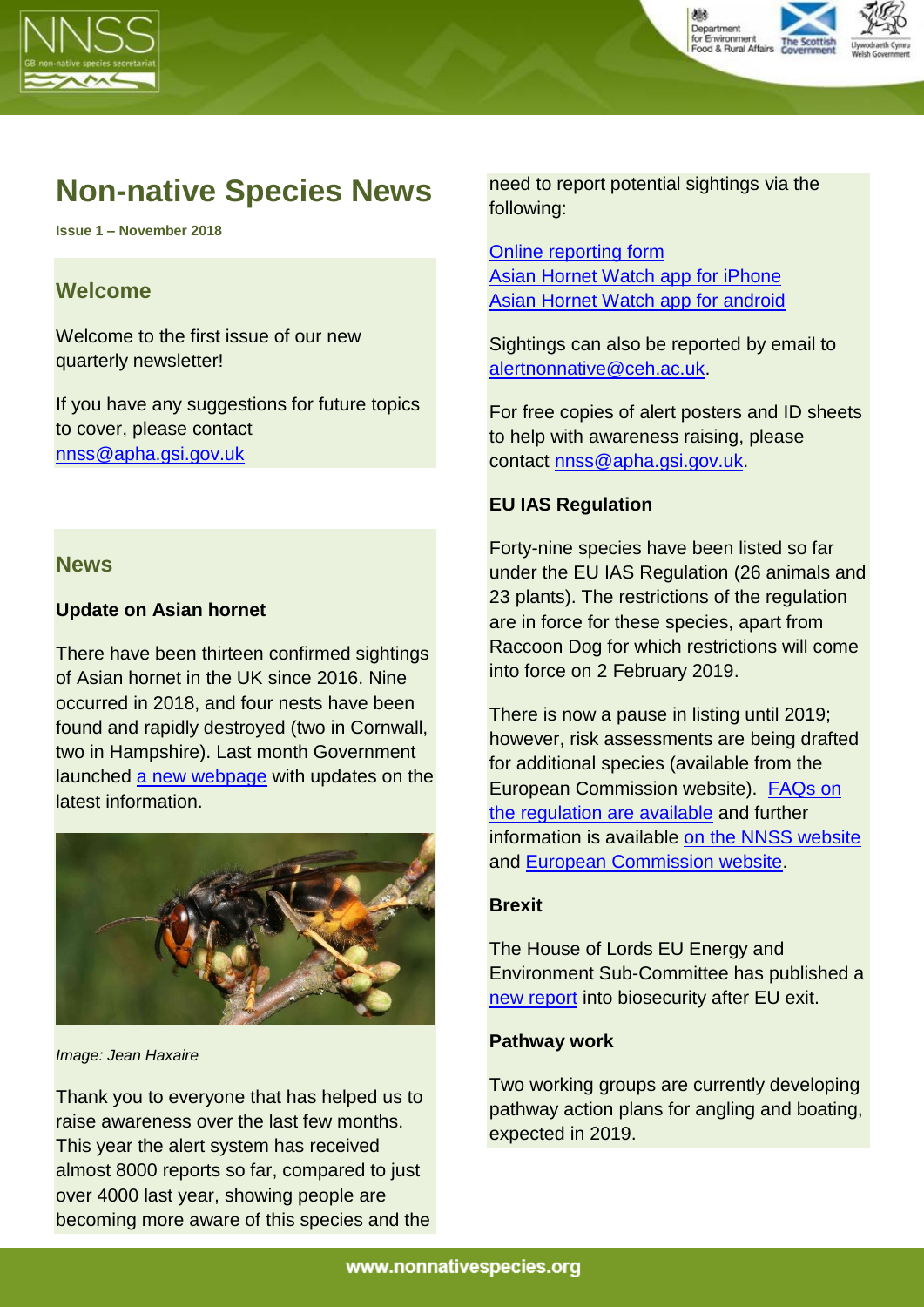



#### **New INNS Portal in Wales**

In early November 2018, the [National](https://wales.nbnatlas.org/)  [Biodiversity Network Atlas](https://wales.nbnatlas.org/) Wales will release the [Invasive Non-Native Species \(INNS\)](https://wales-species-inns.nbnatlas.org/)  [Portal.](https://wales-species-inns.nbnatlas.org/) The Portal supplements the [GB Non](http://www.nonnativespecies.org/factsheet/index.cfm)[native Species Information Portal](http://www.nonnativespecies.org/factsheet/index.cfm) and its [Alerts mechanism](http://www.nonnativespecies.org/alerts/index.cfm) by providing a unique facility to view and search for INNS specifically of interest to Wales.



The INNS Portal includes over 300 terrestrial, freshwater and marine [species of interest to](https://lists.nbnatlas.org/public/speciesLists)  [Wales](https://lists.nbnatlas.org/public/speciesLists) and allows species occurrences and distribution to be searched for and downloaded individually or collectively by [list.](https://docs.nbnatlas.org/invasive-non-native-species-portal/overview_inns-portal-species-lists/) Species include those listed under EU and national legislation and those of policy and practical interest, including those identified as Wales Priority Invasive Non-Native Species for Action by the [Wales Biodiversity](https://www.biodiversitywales.org.uk/Invasive-Non-Native-Species-Group)  [Partnership INNS Group.](https://www.biodiversitywales.org.uk/Invasive-Non-Native-Species-Group)

Wales has commitments under the GB Invasive Non-Native Species Strategy to take action to prevent, detect, eradicate and manage INNS. The INNS Portal will support these commitments by giving better access to INNS data. As well as being of help in Wales, the unique access to species via lists will be of benefit at GB, UK and European level.

The Portal goes live on the 5th November. For help in getting started see the [INNS](https://docs.nbnatlas.org/invasive-non-native-species-portal/overview_inns-portal-species-lists/)  [Portal User Guide.](https://docs.nbnatlas.org/invasive-non-native-species-portal/overview_inns-portal-species-lists/) Records can be easily

submitted through the free [iRecord](https://www.brc.ac.uk/irecord/) App and the newly launched [LERC Wales App.](https://www.lercwales.org.uk/app.php)

# **Communications**

## **Attitudes, knowledge and behaviour in relation to non-native species**

In 2008 Defra commissioned a [survey of](https://secure.fera.defra.gov.uk/nonnativespecies/downloadDocument.cfm?id=93)  [public and key stakeholder attitudes towards](https://secure.fera.defra.gov.uk/nonnativespecies/downloadDocument.cfm?id=93)  [non-native species in England.](https://secure.fera.defra.gov.uk/nonnativespecies/downloadDocument.cfm?id=93) Earlier this year a follow up survey was commissioned using funding from the *[Check Clean Dry](http://www.nonnativespecies.org/index.cfm?sectionid=140)* [Biosecurity Partnership.](http://www.nonnativespecies.org/index.cfm?sectionid=140) Download a copy of the [final report here.](https://secure.fera.defra.gov.uk/nonnativespecies/downloadDocument.cfm?id=1709)

#### *Check Clean Dry* **revamp**

It's been a busy year for the *Check Clean Dry* campaign! We recently finished updating our materials and guidance, using funding from the [RAPID LIFE project,](https://secure.fera.defra.gov.uk/nonnativespecies/index.cfm?sectionid=139) to reach a wider group of water users. Check out the new [materials here.](http://www.nonnativespecies.org/checkcleandry/help-support-the-campaign.cfm)

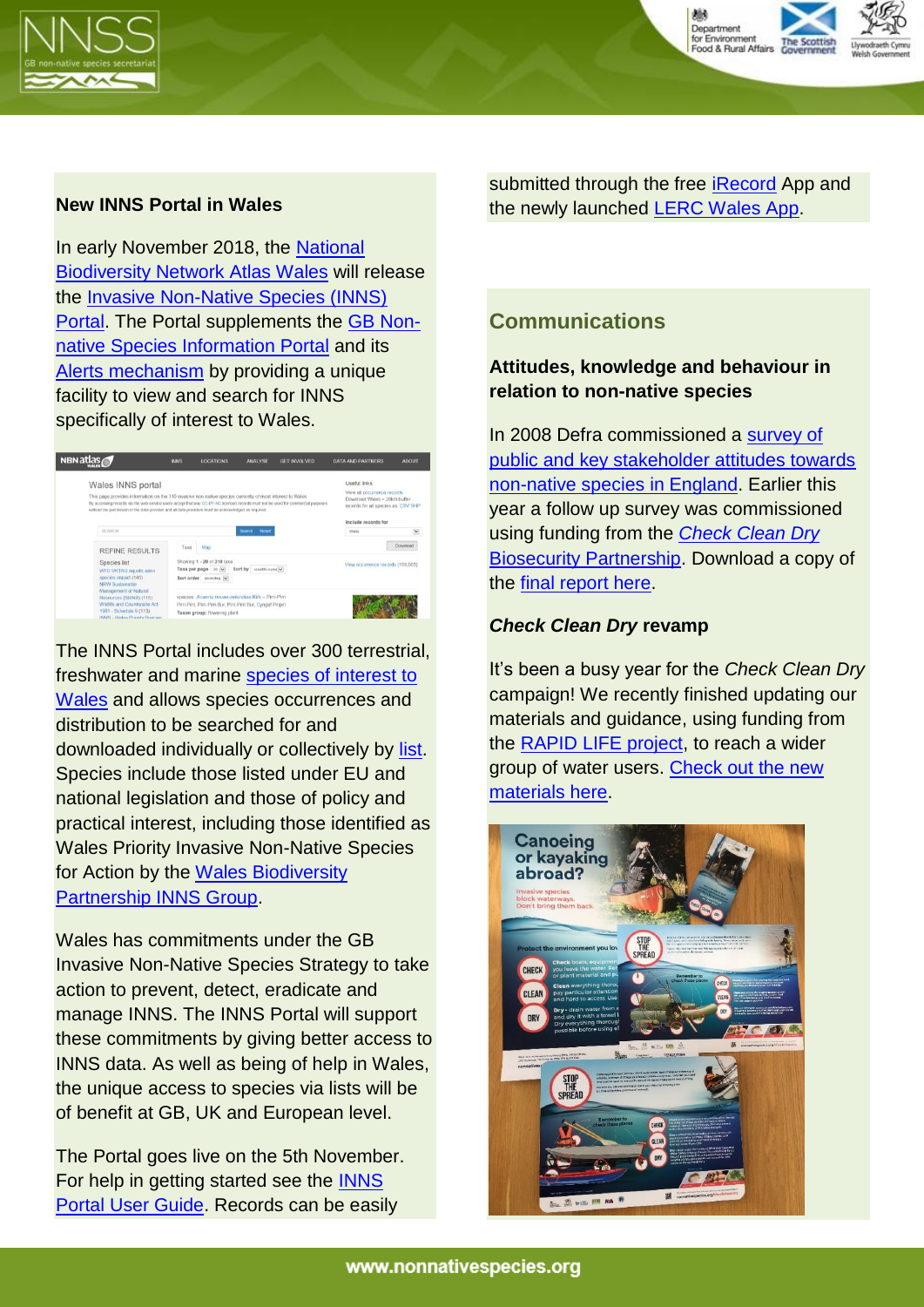



#### **Border biosecurity**

Over the last few years we've expanded *Check Clean Dry* to target water users taking their boats and equipment abroad, who could introduce new INNS on their return. This summer we ran a six month border biosecurity campaign, funded by the *[Check](http://www.nonnativespecies.org/index.cfm?sectionid=140)  Clean Dry* [Biosecurity Partnership](http://www.nonnativespecies.org/index.cfm?sectionid=140) and [RAPID](https://secure.fera.defra.gov.uk/nonnativespecies/index.cfm?sectionid=139)  [LIFE project.](https://secure.fera.defra.gov.uk/nonnativespecies/index.cfm?sectionid=139)

You might have spotted our posters at Dover or three other ferry ports in England, or in Inverness Airport courtesy of Scottish Government and Scottish Natural Heritage.



Anyone flying to the continent might also have seen adverts for anglers in the onboard magazine provided by Easyjet.



#### **Invasive Species Week 2019**

Next year will be the fifth *Invasive Species Week* and we're hoping to make it bigger than ever! Throughout the week beginning 13<sup>th</sup> May 2019 we'll be raising awareness of INNS and their impacts.



[Find out more about Invasive Species Week](https://secure.fera.defra.gov.uk/nonnativespecies/index.cfm?sectionid=132) [here.](https://secure.fera.defra.gov.uk/nonnativespecies/index.cfm?sectionid=132)

Contact [Lucy.Cornwell@apha.gsi.gov.uk](mailto:Lucy.Cornwell@apha.gsi.gov.uk) to be added to the mailing list for updates, or if you have any ideas for events or potential filming opportunities.

# **Non-native Species Projects**

## **Strengthening biosecurity in the Overseas Territories.**

The UK has 14 Overseas Territories (OTs) and three Crown Dependencies, all of which are islands except for the British Antarctic Territory, Cyprus Sovereign Base Areas and Gibraltar. The OTs together account for 94% of the UKs unique biodiversity and as such make a significant contribution to global biodiversity. Being predominantly islands, the OTs are very vulnerable to the introduction of potentially harmful invasive non-native species, recognised as the biggest threat to island biodiversity, as well as to food security and sustainable development.